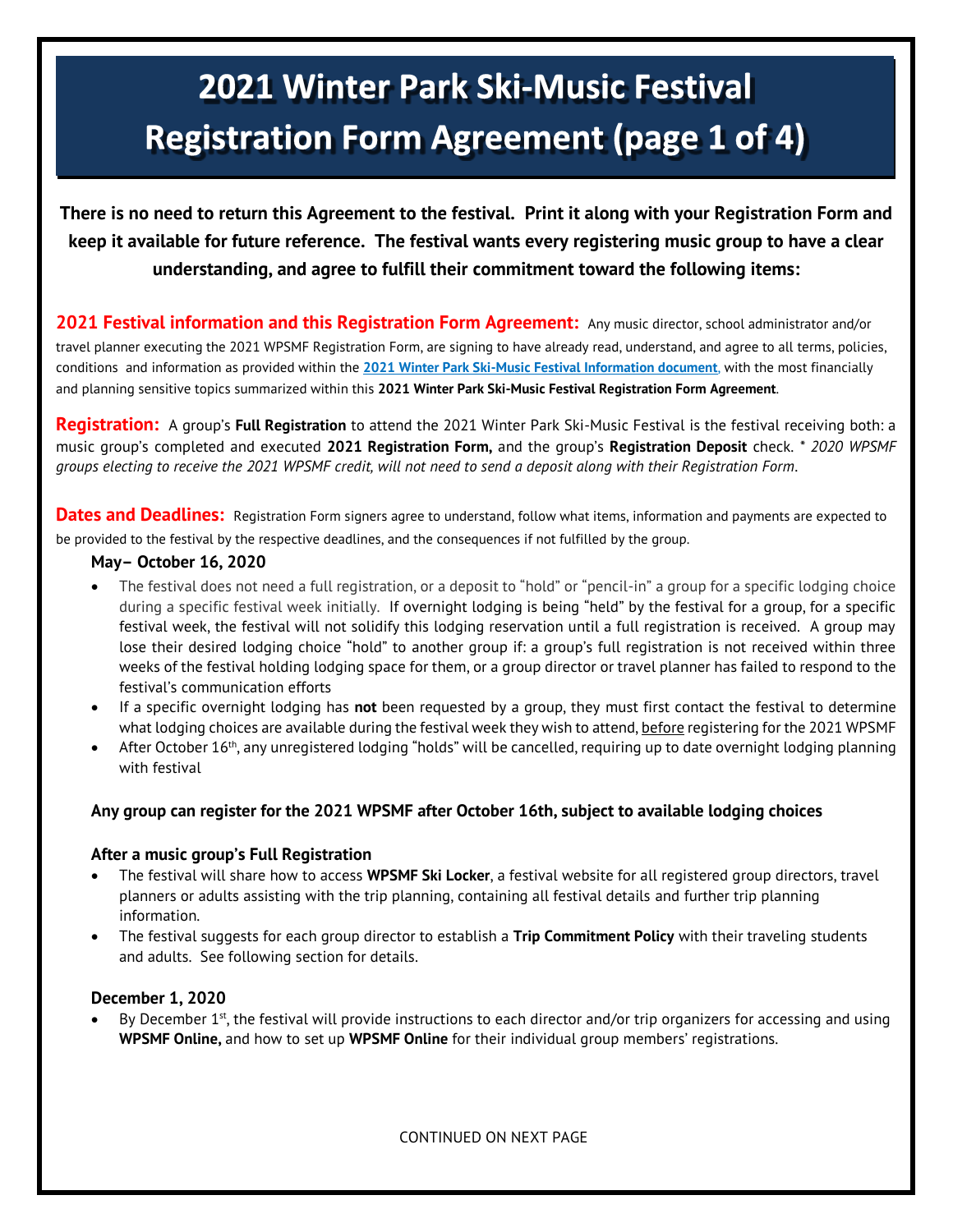# 2021 Winter Park Ski-Music Festival **Registration Form Agreement (page 2 of 4)**

## **December 15, 2020**

- Within WPSMF Online, there is a menu item titled **December Questionnaire**. Directors and/or trip organizers must login to WPSMF Online and complete their group's **December Questionnaire** by **December 15, 2020.** This questionnaire will ask for revised attendance counts, planned travel dates, revised performing ensembles, optional lodging meals desired, optional resort meal vouchers desired, bus driver lodging, and very important lodging unit details. *Lodging unit details consists of the number of male students, female students, male adults, female adults, and any other children that make up the total attendance count number, and how each of these persons will be assigned to lodging units. Directors will need to have already determined how adults plan to share lodging units or bedrooms with other adults, or students, before completing the questionnaire.*
- After the festival receives a group's completed questionnaire by December  $15<sup>th</sup>$ , and the festival has input the group's information, the festival will notify the director to view/print their  $1<sup>st</sup>$  1/2 Payment Billing Invoice from within WPSMF Online. *If a group needs a 1st payment amount to have a payment check requested, processed and mailed from their school district, for the festival to receive by January 15 th, the director must contact the festival anytime within November or early December to request a manually created billing invoice to pay from!*

## **Early January 2021**

• Suggested deadline for every traveling group member to pay in full their entire trip cost. While the festival only requires a ½ payment by January 15th, having all group members paid in full by mid-January, allows the director to know exactly how many persons should be attending the festival, and with confidence, make any attendance changes before the January 15<sup>th</sup> First Payment Attendance Count deadline, to avoid any potential attendance count decrease penalties in February. Late paying members could be added by the director afterwards.

# **January 15, 2021**

- **First Payment Due Date**. ½ of the total festival charges, as shown on online billing invoice, must be *received* by festival *on or before* January 15, 2021 to avoid late payment charges and festival cancellation consequences
- Last day to revise the group's **First Payment Attendance Count** (or cancel group's festival attendance entirely)
- Due date to have all trip members' names input within WPSMF Online by director**,** and print & distribute each student's and adult's login credentials, and instruct parents and adults to begin completing their, or their child's individual online registration

# **February 12, 2021**

- **Final Payment Due Date**. The remaining balance of the total festival charges must be *received* by Festival *on or before* February 12, 2021 to avoid late payment charges and festival cancellation consequences
- **Last date for any FINAL changes to a group's Attendance Count.** (decreases exceeding 10% of First Payment Attendance Count has penalties)
- Last date to request any CHANGES of any festival or trip data within the Trip Information Report, found within WPSMF Online. Other groups will not be asked to reschedule their festival events later, because another director failed to review, or discovered scheduling conflicts within their information by this date
- **Due date for all trip members (including adults and directors) attending the festival to submit their individual online registration without late penalty charges.** The festival recommends for the director to establish a registration deadline for group members well before this date!!!
- **Due date for directors and trip organizers to submit their online Rooming List, and Performance & Equipment Request information, without a late penalty charge.**

## **March 5, 2021**

• The last day to substitute a festival attendee with another person, without an additional \$35 charge for obtaining travel protection plan coverage for a newly substituted person.

CONTINUED ON NEXT PAGE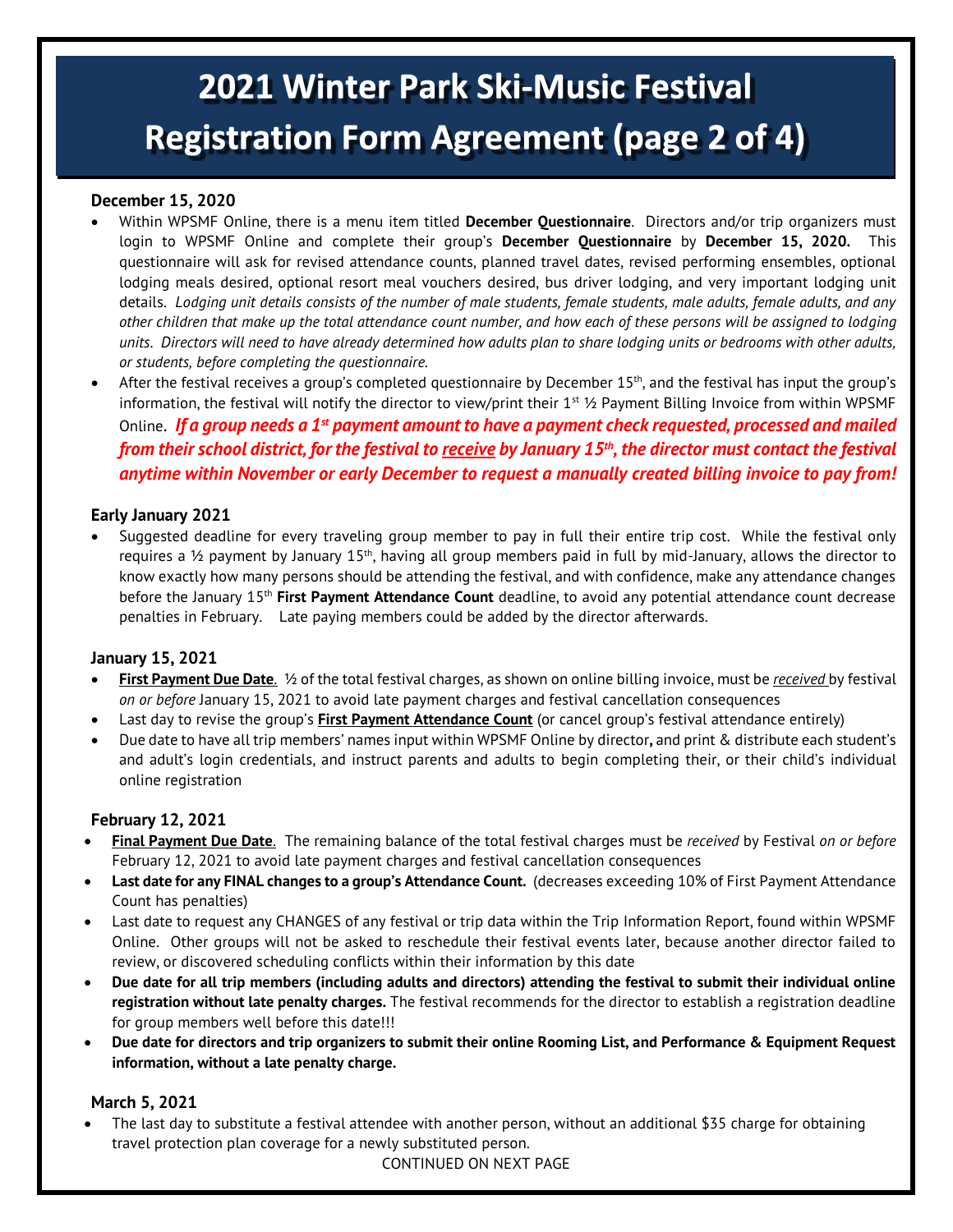# **2021 Winter Park Ski-Music Festival Registration Form Agreement (page 3 of 4)**

#### **Payments:**

**Registration Deposit** is non-refundable. Once received by the festival from a music group, these monies are forwarded to our suppliers as necessary to establish initial reservations and arrangements for a group. The Registration Deposit is 100% applied toward a group's Total Festival Charges.

Payment Due Dates Registration Form signers agree to request payment checks early enough from your district's accounts payable department, school office, or booster club for the festival to **receive by the due date.** Signers agree to personally oversee payments have been processed and placed in the mail in a timely manner, and not just passed along to another individual/department with no further concern of the director. Signers agree and understand the consequences of late or no payments being received, with late payment penalties or festival component cancellations.

**Payment Methods** All published festival package prices, performing ensemble charges, additional festival charges, and empty bed space charges (Total Festival Charges) are priced for the festival receiving payment(s) by: certified cashier checks, negotiable checks drawn against a financial institution, or bank to bank wired transfer of funds.

The festival does not typically accept credit cards, PayPal, or any other type of electronic payment method that has an associated processing/transaction charge, and/or delay of the festival receiving the entire transaction amount. Registration Form signers agree if their group had to pay with a credit card, any payment amount would have a processing fee premium added to the electronic transaction amount, so the festival would receive the net payment amount as billed to the group. In other words, a music group will bear all the associated transaction cost if a credit card payment is utilized.

The festival can assist a director or music group's school or district utilizes a **Purchase Order** method of payment. However, the director must initiate the PO process early enough to ensure the check is received by the festival's payment deadline. The director must also provide the festival office with all necessary instruction and steps for the festival to receive payment, since these are different among schools and districts!

**Group Cancellation and Refund Policy:** Registration Form signers agree to understand, and accept the following terms.

**On or BEFORE January 15, 2021**. A group may cancel their festival attendance, with a verifiable cancellation method (delivered email or certified postal mail delivery) being received ON or BEFORE January 15, 2021. A cancellation notice by this date, entitles the group for a refund of all prior 2021 Winter Park Ski-Music Festival payments, in excess of the non-refundable registration deposit*. (2020 WPSMF music groups receiving a 2020 WPSMF payments credit to be applied toward the 2021 WPSMF, agreed to the stipulations outlined when choosing to receive the 2021 credit, which does not allow a full refund of credited 2020 payments)*

**AFTER January 15, 2021.** Cancellation of festival attendance by a group, being received AFTER January 15, 2021 will not be refunded for any prior payments or deposit already made.

The festival does not offer refunds to any group or individuals after January 15th, 2020, if the festival is not attended for any reason, due to the festival's contractual obligation and payments to its suppliers. The festival highly suggests to music group directors, for all its individual members to purchase trip cancelation insurance, in the event a music group cannot attend the festival. The signers of the Registration Form agree to initially share these refund and cancellation policies with its adults, students and/or student parents wishing to attend the festival, so everyone will be informed. Signers of the Registration Form agree to resolve any questions or disputes directly with any group individuals who are unhappy, and/or uniformed of the terms and conditions being accepted between the music group and the festival.

CONTINUED ON NEXT PAGE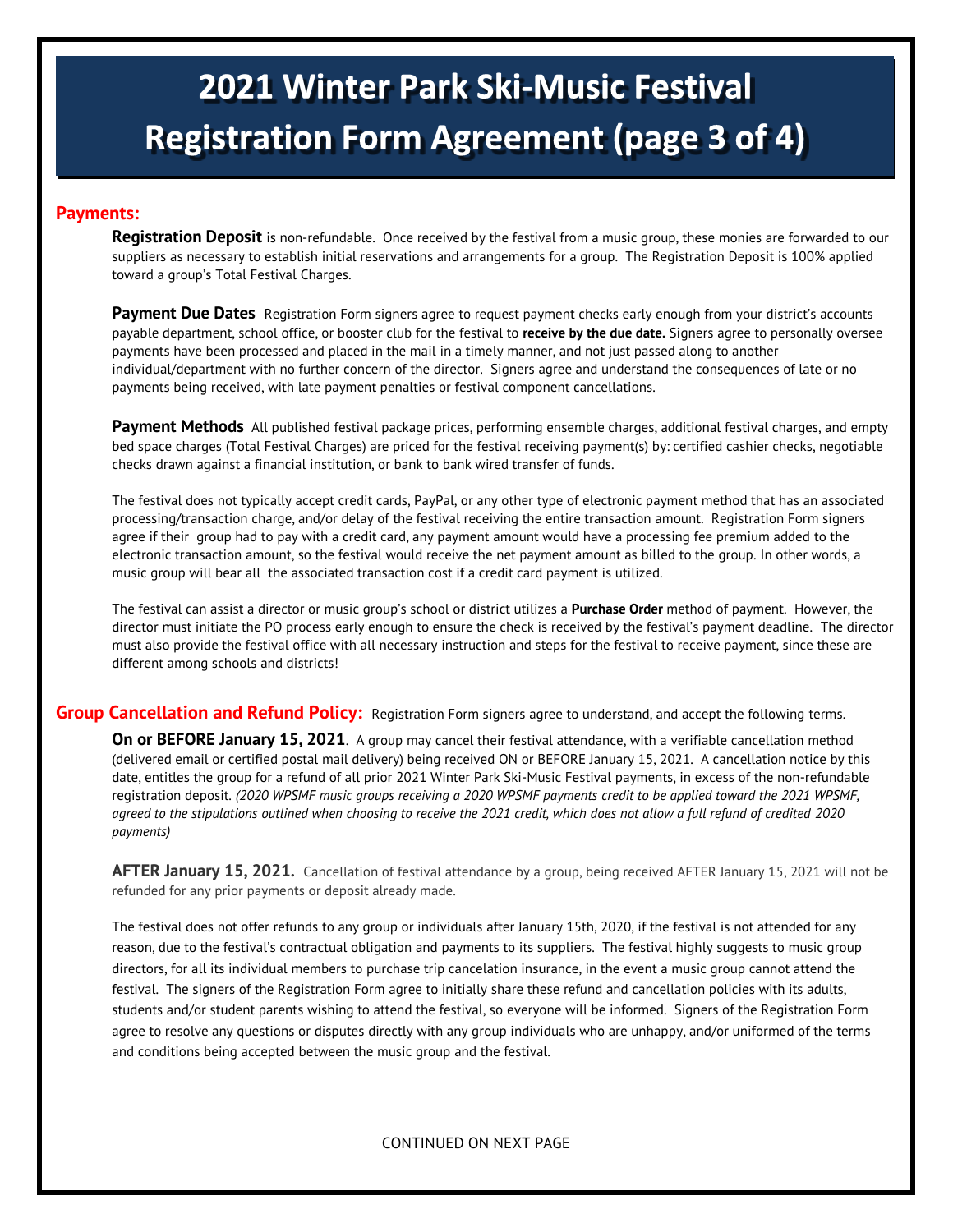# 2021 Winter Park Ski-Music Festival **Registration Form Agreement (page 4 of 4)**

**Post Departure Travel Protection vs. Trip Cancellation Insurance:** Signers of the Registration Form agree to understand the festival is only purchasing "Post Departure Travel Protection" on behalf of all registered individual group members, and this in no way protects or reimburses a group, or any individual of the group, having to cancel their travel plans to attend the festival. Furthermore, the festival does not offer a refund if a group or individual cancels their trip for any reason after the first payment deadline, and a group should strongly consider purchasing Trip Cancellation Protection for their only source of partial trip cost reimbursement.

# **Knowledge and Sharing of WPSMF and Trip Planning information**

**Directors, assistant directors, travel planners and trip planning adults** For a successful festival trip, and its planning, there are specific festival topics within **WPSMF Ski Locker** music directors, travel planners, and adults assisting with the trip must review, well in advance of attending the festival. The festival also utilizes a web portal named **WPSMF Online**, containing festival trip information unique to every group. Registration Form signers agree that music directors and assisting adults will utilize, reasonably understand, and/or seek answers from the festival, with any questions they may have with trip planning topics within **WPSMF Ski Locker** ( available to view after registering for the 2021 WPSMF) and within the **WPSMF Online** Trip Information Report (available to view prior to February 12, 2021) while trip revisions may still be made. Reading both should answer most of your trip questions, remind you of important trip topics, and give a better planned, less stressful, and more successful travel experience.

**Every adult, student and student parent(s) attending the festival** There are festival topics that **all** festival attendees must review and understand prior to attending the festival. These topics include important discussions such as proper clothing to bring, preventing altitude sickness, selecting their recreation choice, lift cards and vouchers, skiing rules and tips, and more. For directors and trip planner's convenience, the festival requires all individuals (students and adults) to read through these specific topics (relevant to all individuals) before being allowed to individually register online. Nevertheless, Registration Form signers agree to host trip meetings for all festival attending members, and parents of minors attending the festival, to reinforce understanding of these topics.

**Trip Commitment Policy for group members:** Signers of the Registration Form agree to consider implementing a **Trip Commitment Policy** with traveling students and adults, if the music director has not planned student travel in the past, or had difficulties with the timing of student payment collections, meeting the group's trip payment deadlines, or had challenges with students backing out of previous trips causing contractual difficulties. There are Trip Commitment Policy examples and information within **WPSMF Ski Locker.**